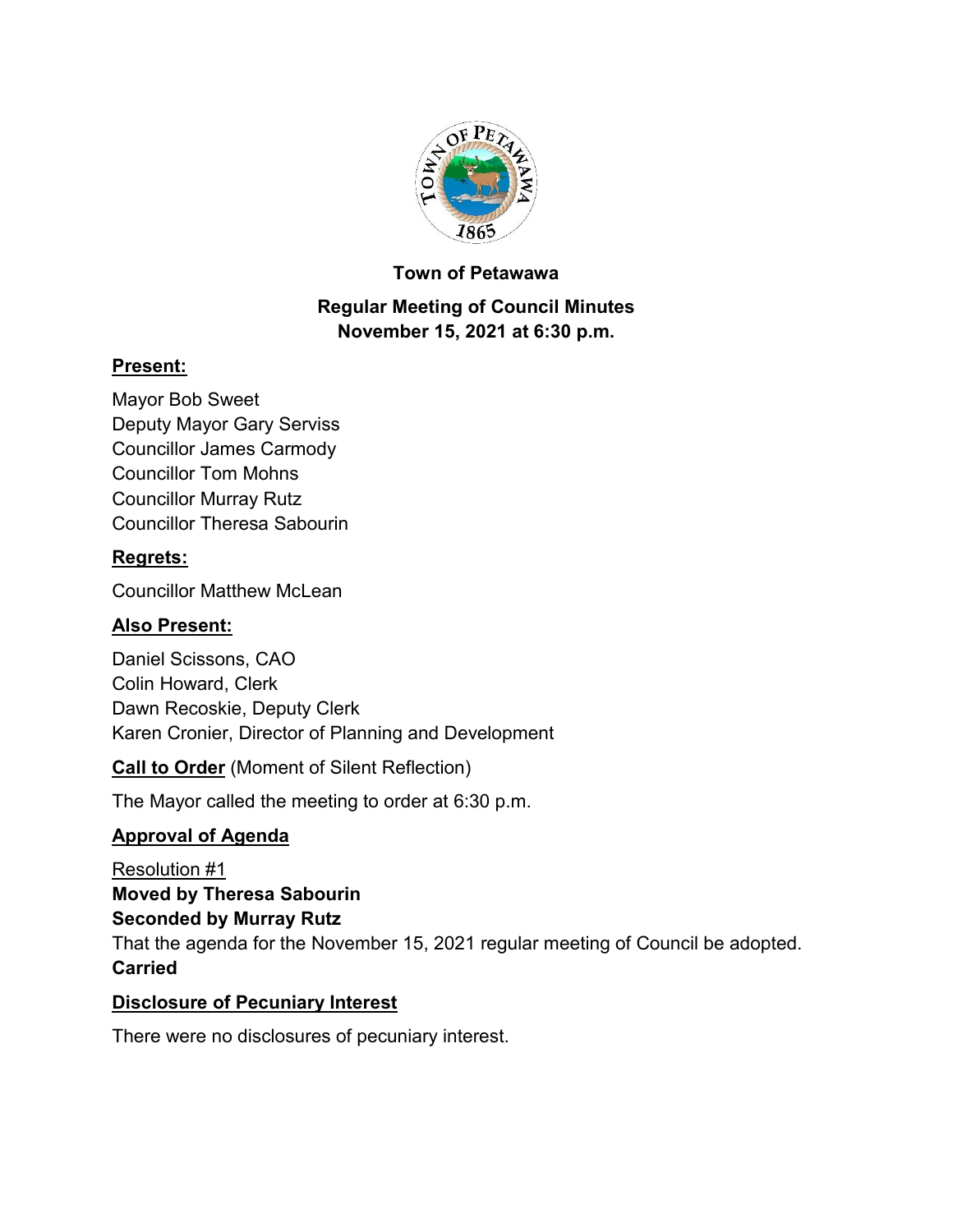### **Approval of Minutes**

1. Council Meeting (November 1, 2021)

Resolution #2 **Moved by Gary Serviss Seconded by James Carmody** That the minutes of the meeting of Council held November 1, 2021 be approved as printed and circulated. **Carried**

### **Public Meeting**

1. Zoning By-law Amendment (from "Rural-Exception Five" to "Residential One-Exception Fifty-Five", and from "Residential One" to "Residential One-Exception Fifty-Five") – Part of Lot 6, Concession 7, Black Bay Road, Ryan and Edward Mielke

The Public Meeting was opened by the Mayor at 6:32 p.m. Karen Cronier, Director of Planning and Development, advised that Notice of the Public Meeting had been provided as required under the Planning Act. No written submissions were received regarding the application.

Ms. Cronier explained the purpose and effect of the amendment is to rezone the severed lands in Consent Application B33/21 from Rural-Exception Five (RU-E5), and the lands to be enlarged in Consent Application B33/21 from Residential One (R1), to a new exception zone, Residential One-Exception Fifty-Five (R1- E55), so the entire enlarged lot is in the same zone. The zoning by-law amendment is required as a condition of consent. All other provisions of the Zoning By-law shall apply.

Mayor Sweet asked to hear comments from members of the public. No one from the public came forward to speak for or against the application.

Ms. Cronier then explained the appeal process to those present.

Mayor Sweet declared the Public Meeting closed at 6:35 p.m.

### **Presentations**

There were no presentations.

### **By-laws**

1. By-law 1450/21 – being a by-law to amend By-law Number 456/07 of the Corporation of the Town of Petawawa, as amended. (from "Rural-Exception Five" to "Residential One-Exception Fifty-Five", and from "Residential One" to "Residential One-Exception Fifty-Five", Part of Lot 6, Concession 7, Black Bay Road)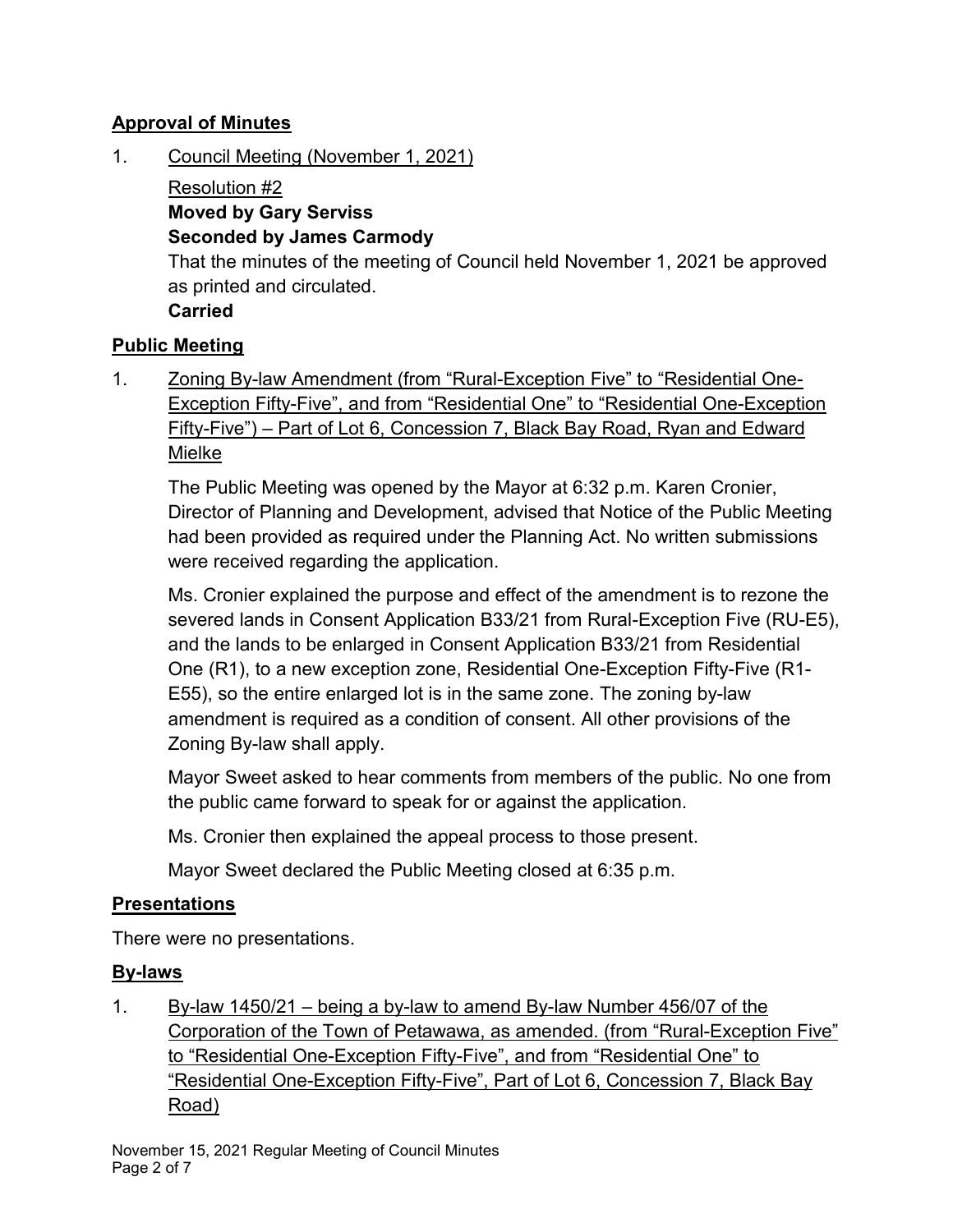#### Resolution #3 **Moved by James Carmody Seconded by Gary Serviss**

That By-law 1450/21, being a by-law to amend By-law Number 456/07 of the Corporation of the Town of Petawawa, as amended, be read a first and second time.

## **Carried**

Resolution #4 **Moved by Theresa Sabourin Seconded by Murray Rutz** That By-law 1450/21 be read a third time and passed. **Carried**

2. By-law 1451/21 – being a by-law to authorize a development agreement with Sheila Samantha Whiting and Riad John Byne

## Resolution #5 **Moved by Murray Rutz Seconded by Tom Mohns**

That By-law 1451/21, being a by-law to authorize a development agreement with Sheila Samantha Whiting and Riad John Byne, be read a first and second time. **Carried**

Resolution #6 **Moved by Gary Serviss Seconded by Theresa Sabourin** That By-law 1451/21 be read a third time and passed. **Carried**

3. By-law 1452/21 – being a by-law to amend By-law 257/2003, being a by-law to provide for the regulating of parking, standing and stopping on highways or parts of highways under the jurisdiction of the Corporation of the Town of Petawawa and on private and municipal property

## Resolution #7

# **Moved by James Carmody Seconded by Murray Rutz**

That By-law 1452/21, being a by-law to amend By-law 257/2003, being a by-law to provide for the regulating of parking, standing and stopping on highways or parts of highways under the jurisdiction of the Corporation of the Town of Petawawa and on private and municipal property, be read a first and second time.

## **Carried**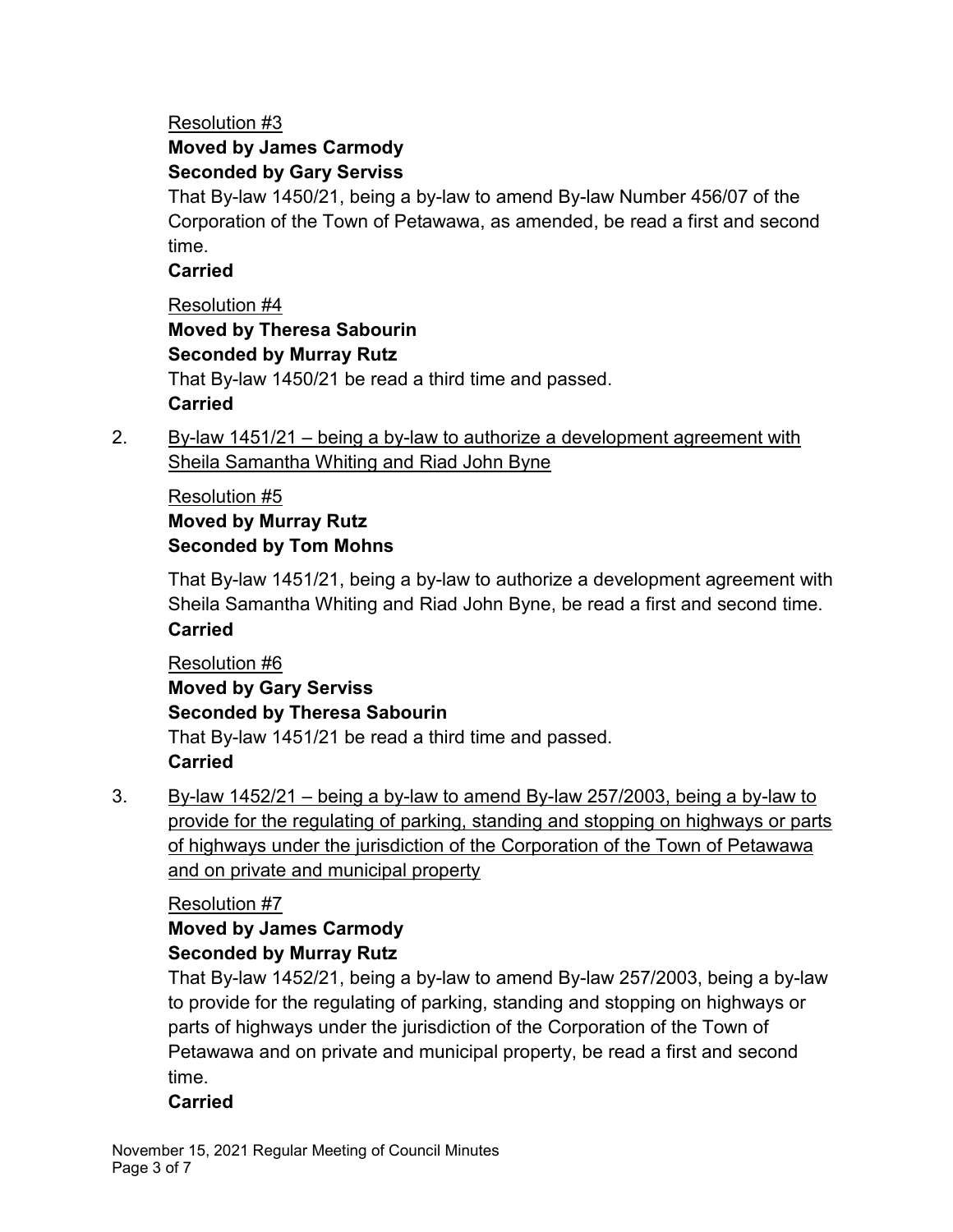Resolution #8 **Moved by Theresa Sabourin Seconded by Tom Mohns** That By-law 1452/21 be read a third time and passed. **Carried**

4. By-law 1453/21 – being a by-law to appoint Municipal Law Enforcement Officers for the Town of Petawawa. (The Canadian Corps of Commissionaires (Ottawa Division), By-law and Parking Enforcement Services Contract)

#### Resolution #9

### **Moved by James Carmody Seconded by Gary Serviss**

That By-law 1453/21, being a by-law to appoint Municipal Law Enforcement Officers for the Town of Petawawa, be read a first and second time. **Carried**

#### Resolution #10

#### **Moved by Murray Rutz Seconded by Tom Mohns**

That By-law 1453/21 be read a third time and passed. **Carried**

### **Correspondence**

There were no items of correspondence.

### **Minutes**

1. Council-In-Committee Meeting (November 8, 2021)

Resolution #11

## **Moved by Murray Rutz**

### **Seconded by Tom Mohns**

That the minutes of the Council-In-Committee meeting held on November 8, 2021 be accepted by Council, and that resolutions from that Committee become resolutions of Council.

### **Carried**

2. Petawawa Business Advisory Network (September 7, 2021)

Councillor Theresa Sabourin provided an overview of the recent activities of the Petawawa Business Advisory Network.

Resolution #12 **Moved by Theresa Sabourin Seconded by Gary Serviss**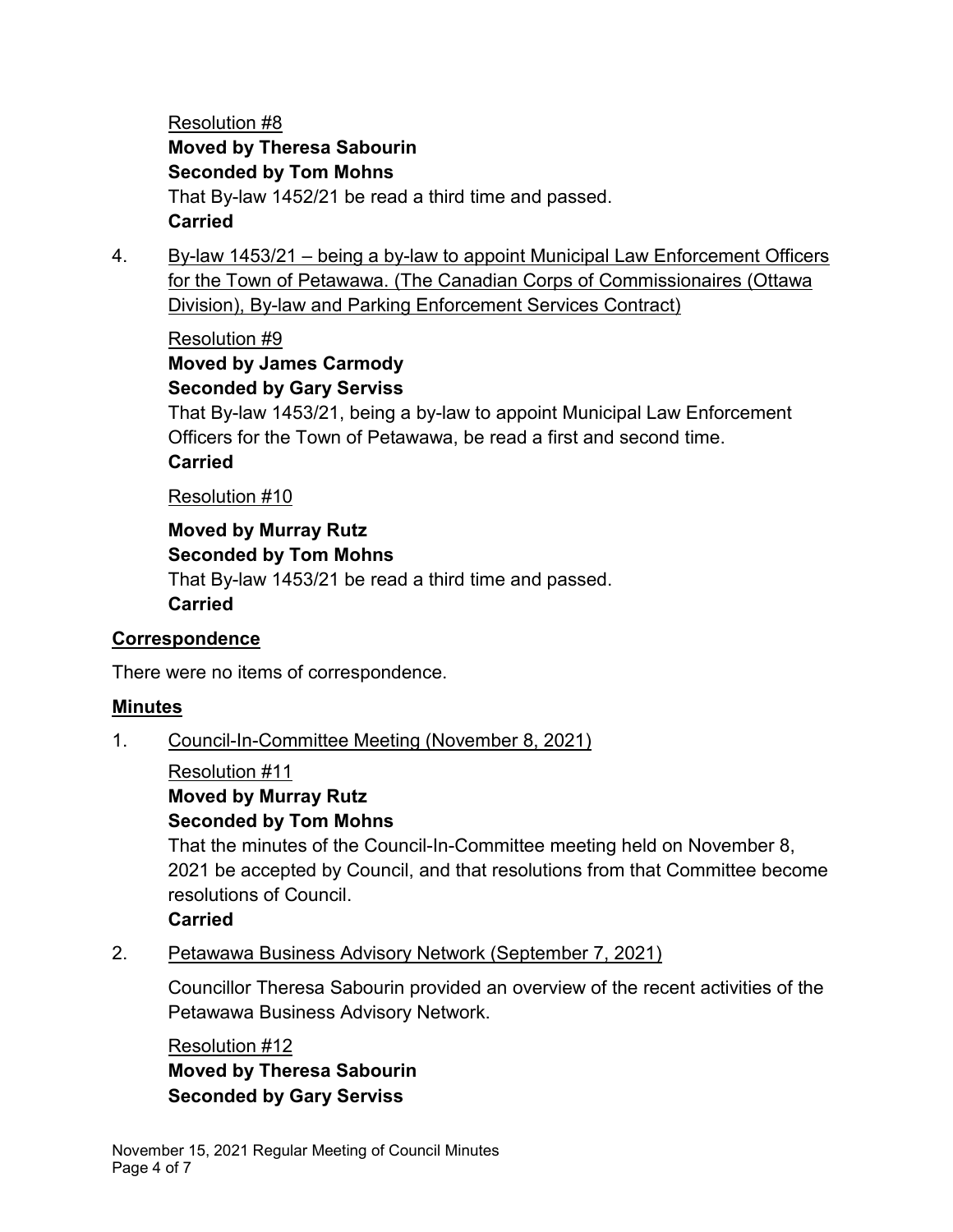That the minutes of the Petawawa Business Advisory Network meeting held September 7, 2021 be adopted as information. **Carried**

3. Petawawa Accessibility Advisory Committee (September 23, 2021)

Councillor Theresa Sabourin provided an overview of the recent activities of the Petawawa Accessibility Advisory Committee.

#### Resolution #13

#### **Moved by Theresa Sabourin Seconded by Murray Rutz**

That the minutes of the Petawawa Accessibility Advisory Committee meeting held on September 23, 2021 be adopted as information. **Carried**

### **Staff Reports**

### 1. PL-29-2021 – Request for Change of Street Names, Radtke Estates Phase 2

Karen Cronier, Director of Planning and Development, provided an overview of the report. Ms. Cronier explained the request for the street name changes came from the developer and that the proposed names have been vetted and approved through the County of Renfrew to ensure that there are no conflicts or duplication.

Council discussed the proposed street name changes; Council preferred the street name Steam Show Crescent remain as originally approved, to respect the history of the location.

### Resolution #14

## **Moved by Theresa Sabourin**

#### **Seconded by James Carmody**

That Council supports the street name changes within the Radtke Estates Subdivision Phase 2 as follows:

- · Atlas Avenue to be revised to Jade Avenue;
- Steam Show Crescent to remain the same:
- · Garnet Street to remain the same; and
- · Fieldview Street to be revised to Onyx Drive.

### **Carried**

### 2. Motion to Rescind Chief Building Official (CBO) Appointment

Mayor Bob Sweet introduced the motion to rescind.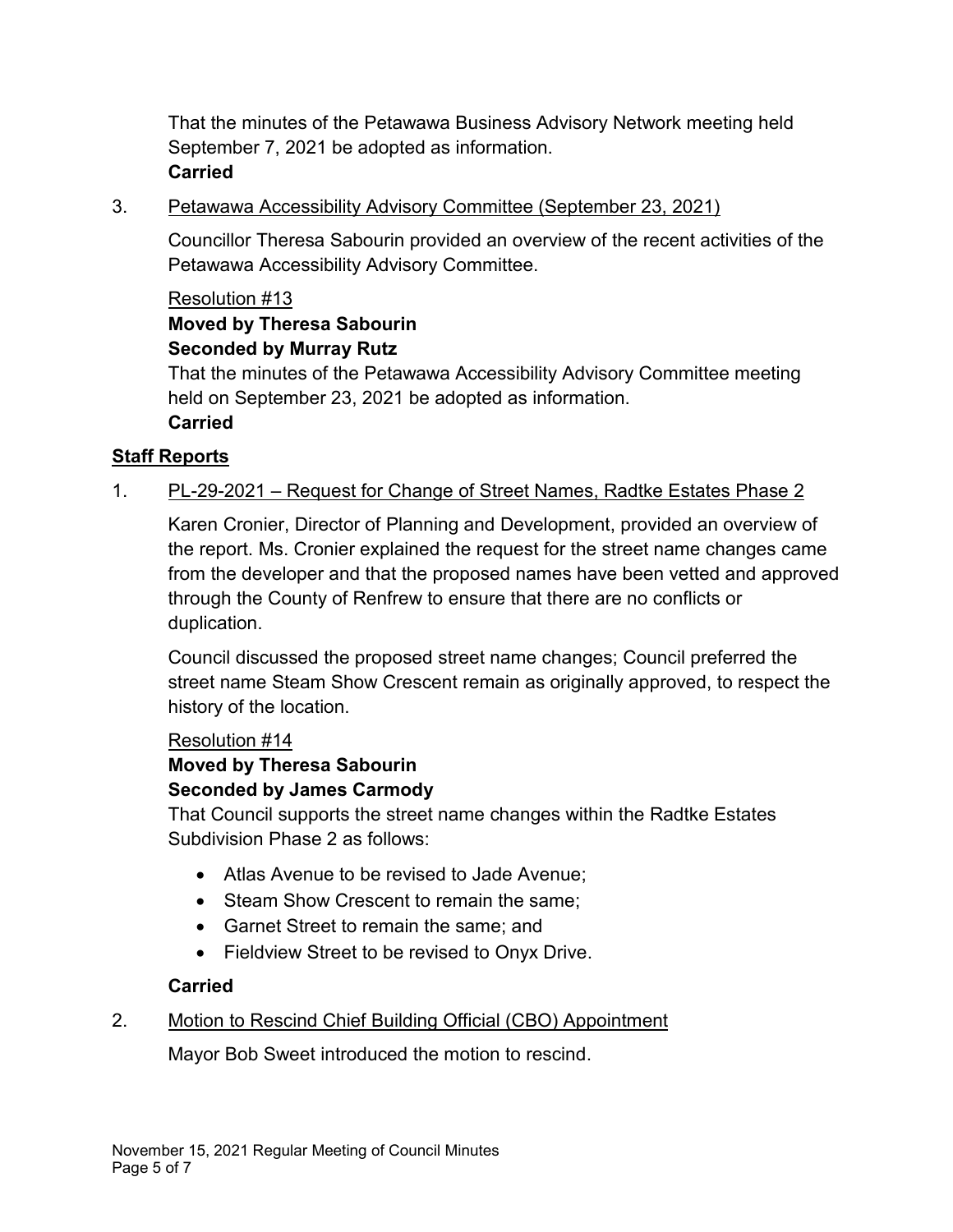### Resolution #15 **Moved by Murray Rutz Seconded by Tom Mohns**

Be it resolved that Council of the Corporation of the Town of Petawawa hereby rescinds the motion to appoint Donald Reed as Chief Building Official, which was adopted at the October 25, 2021 Council-In-Committee meeting and subsequently endorsed at the November 1, 2021 Council meeting. This motion to rescind is effective immediately.

### **Carried**

## **Councillor Reports**

Deputy Mayor Gary Serviss reported that he is assisting with the coordination of the 5 km and 10 km races to be held during the Town's 25<sup>th</sup> Anniversary celebrations in 2022.

Councillor Theresa Sabourin reported that she attended a meeting of the Petawawa Business Advisory Network on November 2, 2021. Councillor Sabourin also attended the November 9, 2021 Remembrance Day dinner held at the Petawawa Legion, as well as the Remembrance Day ceremony at the Cenotaph on November 11, 2021.

Councillor James Carmody reported he attended the tax sale tender opening on November 4, 2021. Councillor Carmody also reported he recently had the opportunity to travel the Algonquin Trail between Cobden and Arnprior and commented how pleased he was to see the multitude of people who were out enjoying the trail.

Councillor Tom Mohns reported he attended the November 11, 2021 Remembrance Day ceremony.

Councillor Murray Rutz reported that he attended a virtual meeting of the  $25<sup>th</sup>$ Anniversary Organizing Committee on November 3, 2021. Councillor Rutz also attended and participated in the Remembrance Day ceremony on November 11, 2021.

Mayor Bob Sweet reported he attended several County of Renfrew meetings including the Algonquin Trail Advisory Committee; Development and Property Committee; Finance and Administration Committee; the Selection Review Committee for the 2021 Warden's Award; the Ottawa Valley Recreational Trail Advisory Committee; and the Ontario Winter Games Organizing Committee. Mayor Sweet reported that the Town will host six events during the upcoming Winter Games. Mayor Sweet also provided an update to Council regarding the Ottawa Valley Recreational Trail network, including the Algonquin Trail, and noted the trail is now completely stone dusted from Smiths Falls to Petawawa.

## **Closed Meeting**

There was no closed meeting.